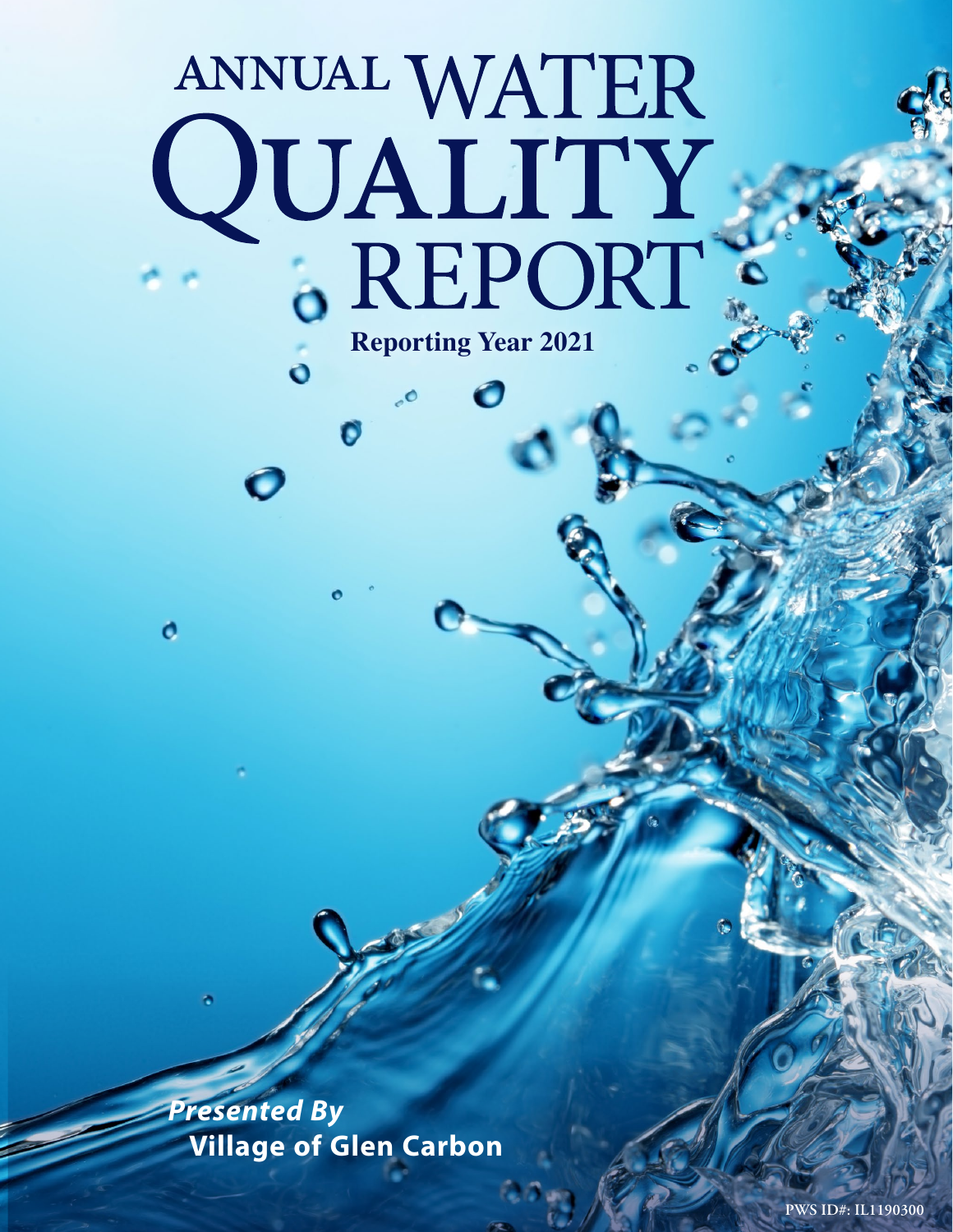

# **We've Come a Long Way**

Once again, we are proud to present our annual water quality report covering the period between January 1 and December 31, 2021. In a matter of only a few decades, drinking water has become exponentially safer and means a more reliable than at any other point in human history. Our exceptional staff continues to work hard every day—at all hours—to deliver the highest-quality drinking water without interruption.

## **Where Does My Water Come From?**

The source of drinking water used by the Village of Glen<br>Carbon is Purchased Water. Water is purchased from<br>the Illineis American Carpita City Water Treatment Beiling the Illinois American Granite City Water Treatment Facility, which draws surface water from the Mississippi River. The Mississippi River is subject to a variety of influences, including agricultural, municipal, and industrial activities.



Extensive monitoring and treatment ensure high-quality water service regardless of variations in the source water.

#### **Source Water Assessment**

The Illinois EPA has completed a source water<br>assessment for the Granite City system, and a copy is available upon request by calling Sam Saucier, Water Quality Supervisor at (618) 707-1913. To view a summary version of the completed Source Water Assessments—including Importance of Source Water, Susceptibility to Contamination Determination, and documentation/recommendation of Source Water Protection Efforts—you may access the Illinois EPA website at [http://dataservices.epa.illinois.gov/swap/](http://dataservices.epa.illinois.gov/swap/factsheet.aspx) [factsheet.aspx](http://dataservices.epa.illinois.gov/swap/factsheet.aspx).

## **Important Health Information**

Some people may be more vulnerable to contaminants<br>In drinking water than the general population. Immunocompromised persons such as persons with cancer undergoing chemotherapy, persons who have undergone organ transplants, people with HIV/AIDS or other immune system disorders, some elderly, and infants may be particularly at risk from infections. These people should seek advice about drinking water from their health care providers.

The U.S. EPA/CDC (Centers for Disease Control and Prevention) guidelines on appropriate means to lessen the risk of infection by *Cryptosporidium* and other microbial contaminants are available from the Safe Drinking Water Hotline at (800) 426-4791 or [http://water.epa.gov/drink/hotline.](http://water.epa.gov/drink/hotline)

## **Community Participation**

The Village of Glen Carbon Board of Trustees has the decision-making responsibility regarding contractual agreements and expenditure of funds for the water system. You are invited to attend our regularly scheduled meetings, which are held at 7:00 pm on the second and fourth Tuesdays of each month in the Council Chambers of the Village Hall.

## **Table Talk**

Get the most out of the Testing Results data table with this simple suggestion. In less than a minute, you will know all there is to know about your water:

For each substance listed, compare the value in the Amount Detected column against the value in the MCL (or AL, SMCL) column. If the Amount Detected value is smaller, your water meets the health and safety standards set for the substance.

#### **Other Table Information Worth Noting**

Verify that there were no violations of the state and/or federal standards in the Violation column. If there was a violation, you will see a detailed description of the event in this report.

If there is an ND or a less-than symbol  $(\le)$ , that means that the substance was not detected (i.e., below the detectable limits of the testing equipment).

The Range column displays the lowest and highest sample readings. If there is an NA showing, that means only a single sample was taken to test for the substance (assuming there is a reported value in the Amount Detected column).

If there is sufficient evidence to indicate from where the substance originates, it will be listed under Typical Source.

QUESTIONS? For more information about this

report, or for any questions relating to your drinking water, please call John Leezy, Utility Department Superintendent, at (618) 288-2661.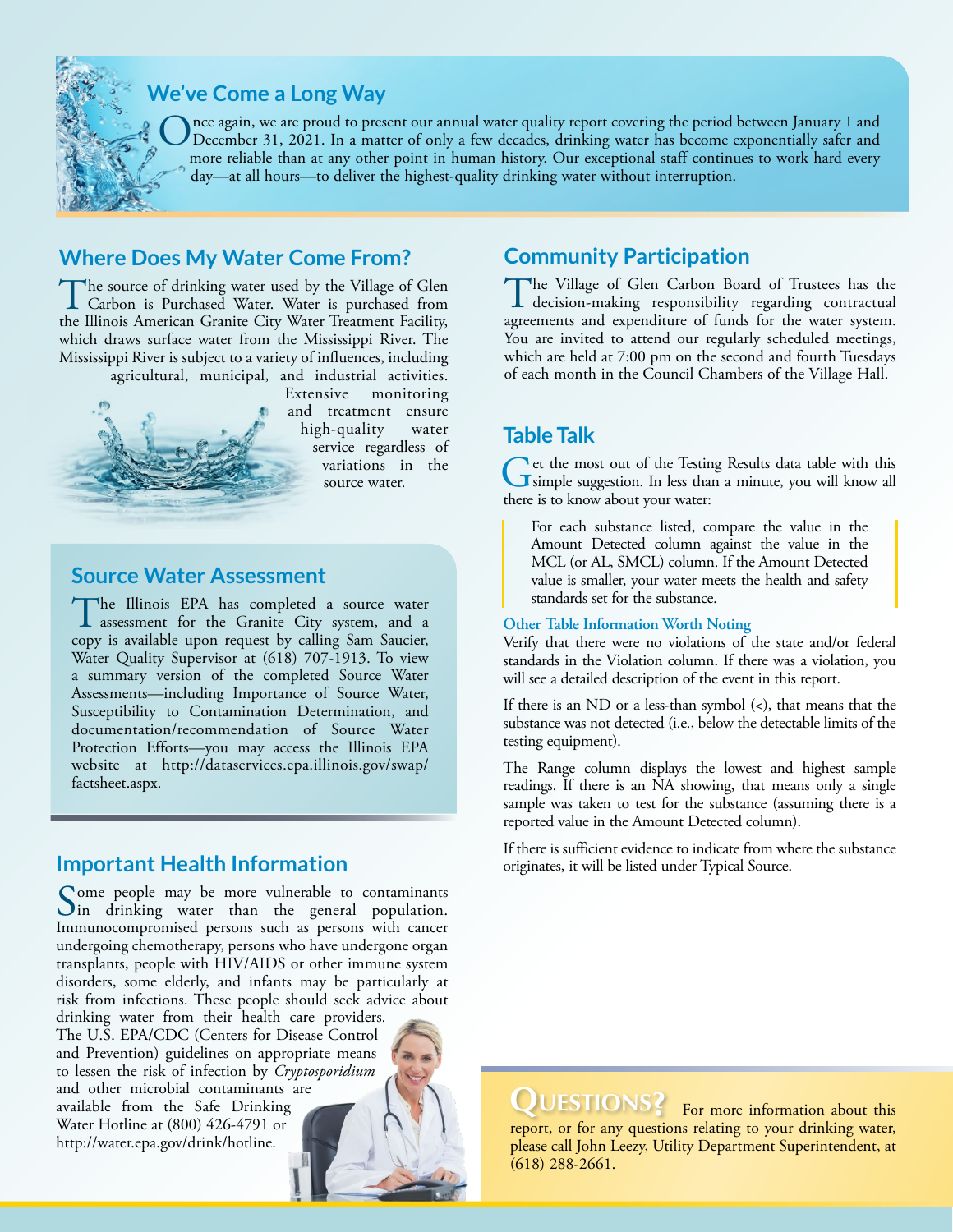## **Substances That Could Be in Water**

To ensure that tap water is safe to drink, the U.S. EPA prescribes regulations limiting the amount of certain contaminants in water provided by public water systems. U.S. Food and Drug Administration regulations establish limits for contaminants in bottled water, which must provide the same protection for public health. Drinking water, including bottled water, may reasonably be expected to contain at least small amounts of some contaminants. The presence of these contaminants does not necessarily indicate that the water poses a health risk.

The sources of drinking water (both tap water and bottled water) include rivers, lakes, streams, ponds, reservoirs, springs, and wells. As water travels over the surface of the land or

through the ground, it dissolves naturally occurring minerals, in some cases, radioactive material, and substances resulting from the presence of animals or from human activity. Substances that may be present in source water include:

Microbial Contaminants, such as viruses and bacteria, which may come from sewage treatment plants, septic systems, agricultural livestock operations, or wildlife;

Inorganic Contaminants, such as salts and metals, which can be naturally occurring or may result from urban stormwater runoff, industrial or domestic wastewater discharges, oil and gas production, mining, or farming;

Pesticides and Herbicides, which may come from a variety of sources such as agriculture, urban stormwater runoff, and residential uses;

Organic Chemical Contaminants, including synthetic and volatile organic chemicals, which are by-products of industrial processes and petroleum production and may also come from gas stations, urban stormwater runoff, and septic systems;

Radioactive Contaminants, which can be naturally occurring or may be the result of oil and gas production and mining activities.

For more information about contaminants and potential health effects, call the U.S. EPA's Safe Drinking Water Hotline at (800) 426-4791.

#### **Water Main Flushing**

istribution mains (pipes) convey water to homes, businesses, and hydrants in your neighborhood. The water entering distribution mains is of very high quality; however, water quality can deteriorate in areas of the distribution mains over time. Water main flushing is the process of cleaning the interior of water distribution mains by sending a rapid flow of water through the mains.



Flushing maintains water quality in several ways. For example, flushing removes sediments like iron and manganese. Although iron and manganese do not pose

 $66$ **When the well is dry, we know the worth of water.** *—Benjamin Franklin*

99

health concerns, they can affect the taste, clarity, and color of the water. Additionally, sediments can shield microorganisms from the disinfecting power of chlorine, contributing to the growth of microorganisms within distribution mains. Flushing helps remove stale water and ensures the presence of fresh water with

sufficient dissolved oxygen, disinfectant levels, and an acceptable taste and smell.

During flushing operations in your neighborhood, some short-term deterioration of water quality, though uncommon, is possible. You should avoid tap water for household uses at that time. If you do use the tap, allow your cold water to run for a few minutes at full velocity before use and avoid using hot water, to prevent sediment accumulation in your hot water tank.

Please contact us if you have any questions or if you would like more information on our water main flushing schedule.

## **Lead in Home Plumbing**

If present, elevated levels of lead can cause serious health problems, especially for pregnant women and young children. Lead in<br>drinking water is primarily from materials and components associated with service lines and h f present, elevated levels of lead can cause serious health problems, especially for pregnant women and young children. Lead in for providing high-quality drinking water, but we cannot control the variety of materials used in plumbing components. When your water has been sitting for several hours, you can minimize the potential for lead exposure by flushing your tap for 30 seconds to 2 minutes before using water for drinking or cooking. If you are concerned about lead in your water, you may wish to have your water tested. Information on lead in drinking water, testing methods, and steps you can take to minimize exposure is available from the Safe Drinking Water Hotline at (800) 426-4791 or at [www.epa.gov/safewater/lead](http://www.epa.gov/safewater/lead).

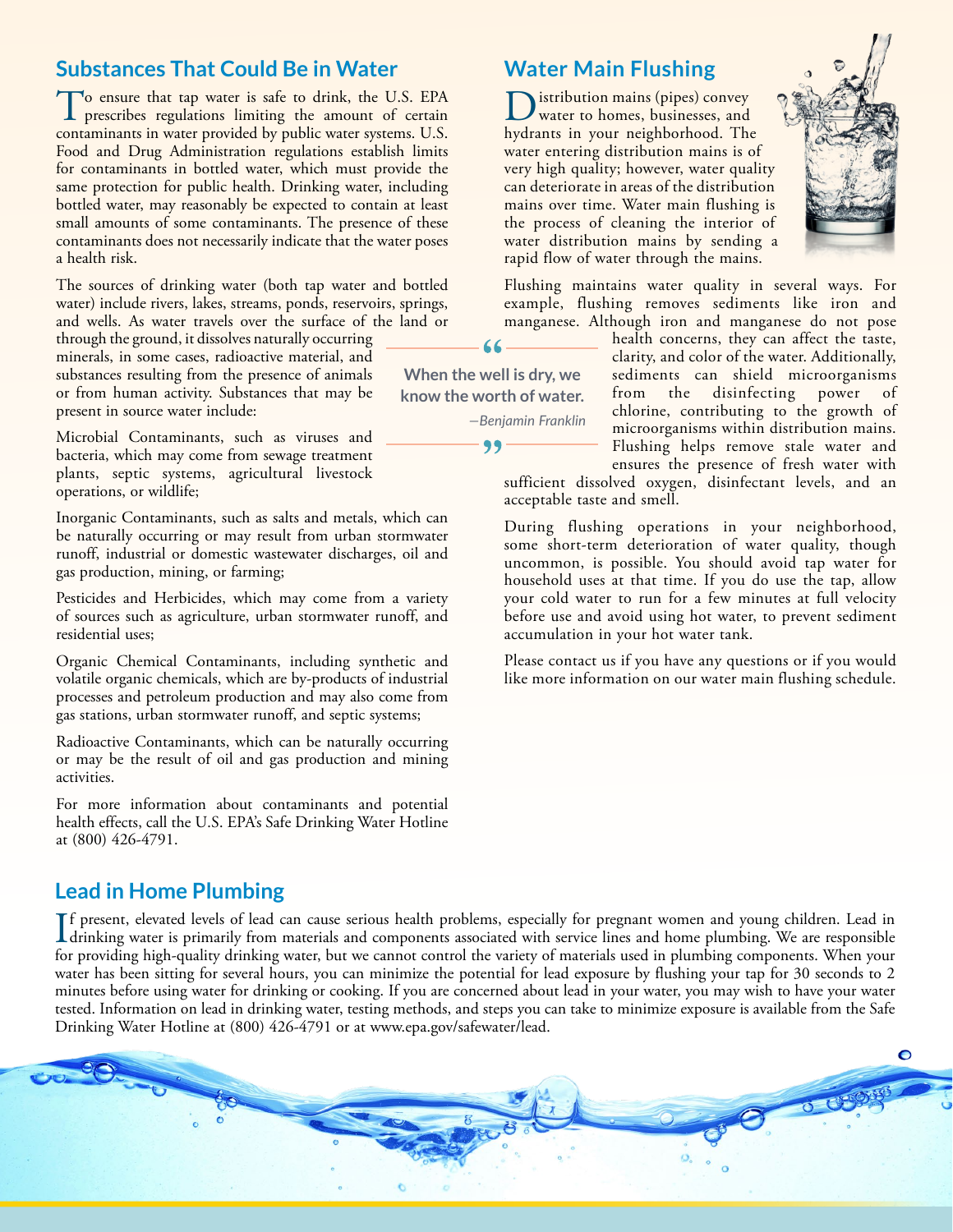# **Test Results**

Our water is monitored for many different kinds of substances on a very strict sampling schedule. And, the water we deliver must meet specific health standards. Here, we only show<br>those substances that were detected in our is unsafe to drink; our goal is to keep all detects below their respective maximum allowed levels.

The State recommends monitoring for certain substances less than once per year because the concentrations of these substances do not change frequently. In these cases, the most **recent sample data are included, along with the year in which the sample was taken.**

The percentage of Total Organic Carbon (TOC) removal was measured each month and the system met all TOC removal requirements set by IEPA.

| <b>REGULATED SUBSTANCES</b>                                                                              |                               |                                             |                        |                                                                                         |                          |                                  |                            |                  |                                                                                                                              |
|----------------------------------------------------------------------------------------------------------|-------------------------------|---------------------------------------------|------------------------|-----------------------------------------------------------------------------------------|--------------------------|----------------------------------|----------------------------|------------------|------------------------------------------------------------------------------------------------------------------------------|
|                                                                                                          |                               |                                             |                        | <b>Illinois American Water-</b><br><b>Village of Glen Carbon</b><br><b>Granite City</b> |                          |                                  |                            |                  |                                                                                                                              |
| <b>SUBSTANCE</b><br>(UNIT OF MEASURE)                                                                    | <b>YEAR</b><br><b>SAMPLED</b> | <b>MCL</b><br>[MRDL]                        | <b>MCLG</b><br>[MRDLG] | <b>AMOUNT</b><br><b>DETECTED</b>                                                        | <b>RANGE</b><br>LOW-HIGH | <b>AMOUNT</b><br><b>DETECTED</b> | <b>RANGE</b><br>LOW-HIGH   | <b>VIOLATION</b> | <b>TYPICAL SOURCE</b>                                                                                                        |
| <b>Arsenic</b> (ppb)                                                                                     | 2017                          | 10                                          | $\Omega$               | 1.6                                                                                     | $0 - 1.6$                | 1 <sup>1</sup>                   | $0 - 1$ <sup>1</sup>       | N <sub>o</sub>   | Erosion of natural deposits; Runoff from orchards; Runoff from glass<br>and electronics production wastes                    |
| <b>Atrazine</b> (ppb)                                                                                    | 2021                          | $\mathfrak{Z}$                              | $\overline{3}$         | <b>NA</b>                                                                               | <b>NA</b>                | 0.9                              | $0 - 0.9$                  | N <sub>o</sub>   | Runoff from herbicide used on row crops                                                                                      |
| <b>Barium</b> (ppm)                                                                                      | 2017                          | $\overline{2}$                              | $\overline{2}$         | 0.13                                                                                    | $0.12 - 0.13$            | <b>NA</b>                        | <b>NA</b>                  | N <sub>o</sub>   | Discharge of drilling wastes; Discharge from metal refineries; Erosion<br>of natural deposits                                |
| <b>Chlorine</b> (ppm)                                                                                    | 2021                          | $[4]$                                       | $[4]$                  | 1.6                                                                                     | $1 - 2$                  | <b>NA</b>                        | <b>NA</b>                  | No               | Water additive used to control microbes                                                                                      |
| <b>Combined Radium</b> (pCi/L)                                                                           | 2017                          | 5 <sup>5</sup>                              | $\mathbf{0}$           | 0.791                                                                                   | $0 - 0.791$              | $1.29^{2}$                       | $1.29 - 1.29^2$            | N <sub>o</sub>   | Erosion of natural deposits                                                                                                  |
| <b>Fluoride</b> (ppm)                                                                                    | 2017                          | $\overline{4}$                              | $\overline{4}$         | 0.282                                                                                   | $0 - 0.282$              | $0.8^{1}$                        | $0.83 - 0.83$ <sup>1</sup> | N <sub>o</sub>   | Erosion of natural deposits; Water additive which promotes strong<br>teeth; Discharge from fertilizer and aluminum factories |
| <b>Nitrate</b> (ppm)                                                                                     | 2018                          | 10                                          | 10                     | 2.9                                                                                     | $2.9 - 2.9$              | 4 <sup>1</sup>                   | $2.51 - 3.98$ <sup>1</sup> | No               | Runoff from fertilizer use; Leaching from septic tanks, sewage;<br>Erosion of natural deposits                               |
| Selenium (ppb)                                                                                           | 2017                          | 50                                          | 50                     | 7.5                                                                                     | $5.8 - 7.5$              | NA                               | <b>NA</b>                  | N <sub>o</sub>   | Discharge from petroleum and metal refineries; Erosion of natural<br>deposits; Discharge from mines                          |
| Turbidity <sup>3</sup> (NTU)                                                                             | 2021                          | <b>TT</b>                                   | <b>NA</b>              | <b>NA</b>                                                                               | <b>NA</b>                |                                  | $0.24 - 1$                 | No               | Soil runoff                                                                                                                  |
| <b>Turbidity</b> (Lowest monthly<br>percent of samples meeting<br>limit)                                 | 2021                          | $TT = 95\%$ of<br>samples meet<br>the limit | <b>NA</b>              | <b>NA</b>                                                                               | <b>NA</b>                | 100%                             | <b>NA</b>                  | No               | Soil runoff                                                                                                                  |
| Tap water samples were collected for lead and copper analyses from sample sites throughout the community |                               |                                             |                        |                                                                                         |                          |                                  |                            |                  |                                                                                                                              |

| <b>SUBSTANCE</b><br>(UNIT OF MEASURE)          | <b>YEAR</b><br><b>SAMPLED</b> | <b>AL</b>                                                | <b>MCLG</b> | <b>AMOUNT DETECTED</b><br>(90TH %ILE)    | SITES ABOVE AL/<br><b>TOTAL SITES</b>                                | <b>VIOLATION</b> |                                                                   | <b>TYPICAL SOURCE</b>                                                |                  |                                       |
|------------------------------------------------|-------------------------------|----------------------------------------------------------|-------------|------------------------------------------|----------------------------------------------------------------------|------------------|-------------------------------------------------------------------|----------------------------------------------------------------------|------------------|---------------------------------------|
| <b>Copper</b> (ppm)                            | 2021                          | 1.3                                                      | 1.3         | 0.62                                     | 0/40                                                                 | N <sub>o</sub>   |                                                                   | Corrosion of household plumbing systems; Erosion of natural deposits |                  |                                       |
| <b>Lead</b> (ppb)                              | 2021                          | 15                                                       |             | 1.6 <sup>7</sup>                         | 1/40                                                                 | No               |                                                                   | Corrosion of household plumbing systems; Erosion of natural deposits |                  |                                       |
| <b>Coliform Bacteria</b>                       |                               |                                                          |             |                                          |                                                                      |                  |                                                                   |                                                                      |                  |                                       |
| <b>MAXIUM CONTAMINANT</b><br><b>LEVEL GOAL</b> |                               | <b>TOTAL COLIFORM MAXIUM</b><br><b>CONTAMINANT LEVEL</b> |             | <b>HIGHEST NO. OF</b><br><b>POSITIVE</b> | <b>FECAL COLIFORM OR E. COLI</b><br><b>MAXIMUM CONTAMINANT LEVEL</b> |                  | TOTAL NO. OF POSITIVE E. COLI OR<br><b>FECAL COLIFORM SAMPLES</b> |                                                                      | <b>VIOLATION</b> | LIKELY SOURCE OF CONTAMINATION        |
| $\mathbf{0}$                                   |                               | 1 positive monthly sample                                |             |                                          |                                                                      |                  | $\Omega$                                                          |                                                                      | N <sub>o</sub>   | Naturally present in the environment. |

Coliforms are bacteria that are naturally present in the environment and are used as an indicator that other, potentially harmful, waterborne pathogens may be present or that a potential pathway exists through which contamination may enter the drinking water distribution system. We found coliforms indicating the need to look for potential problems in water treatment or distribution. When this occurs, we are required to conduct assessment (s) to identify problems to correct any problems that were found during these assessments.

During the past year we were required to conduct one (1) Level 1 assessment. One (1) Level 1 assessment was completed. In addition, we were required to take four (4) corrective actions and we completed four (4) of these actions.